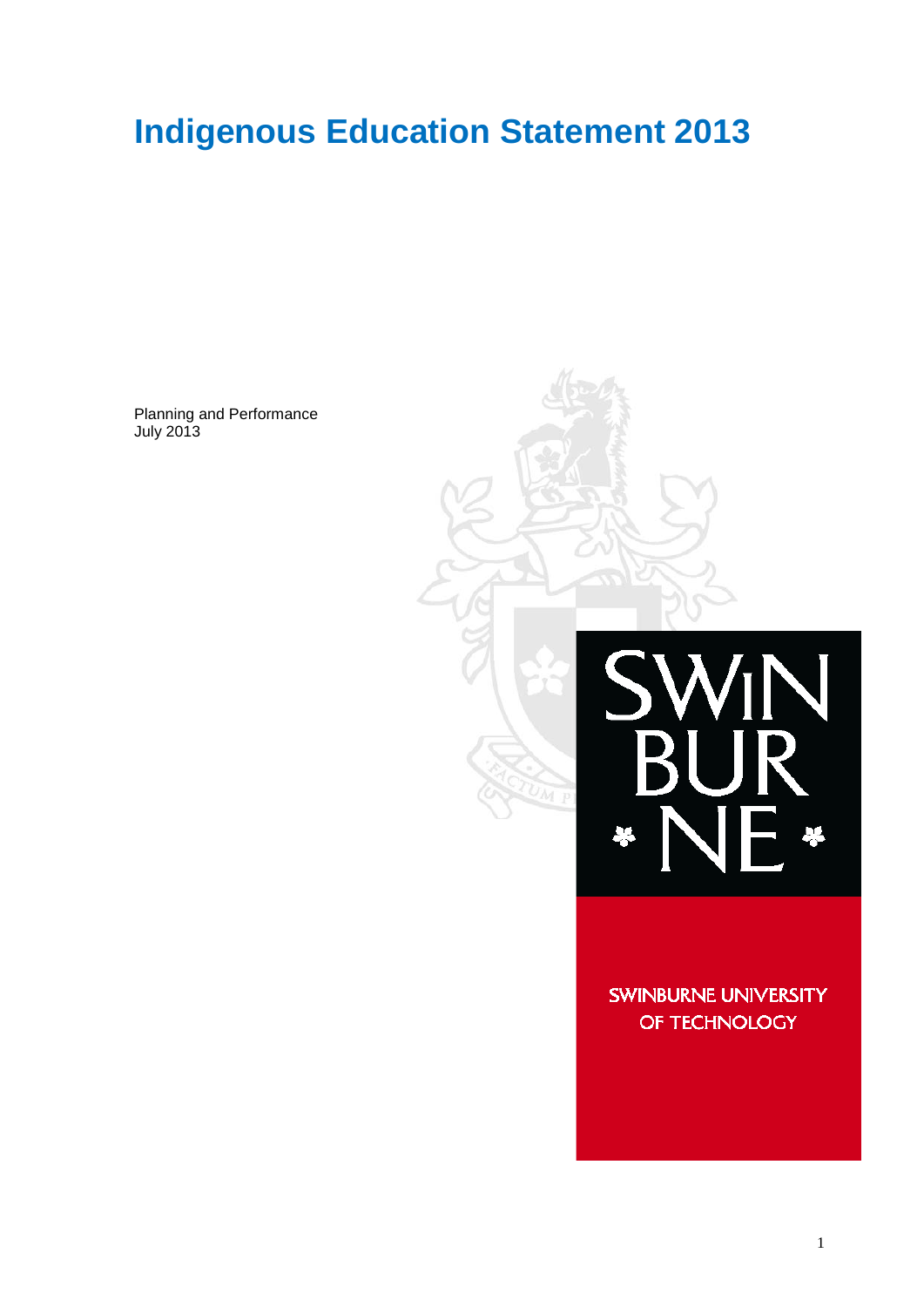# **INDIGENOUS EDUCATION STATEMENT 2013 Swinburne University of Technology**

# **Section 1 Objectives for Indigenous higher education at Swinburne**

Swinburne University of Technology is committed to improving educational access, participation and outcomes for Indigenous individuals and communities. In this, the University is guided by the *Swinburne University of Technology Act 2010*, the *National Aboriginal & Torres Strait Islander Education Policy (AEP)* and other Commonwealth and Victorian Government policies related to social inclusion in tertiary education. These, together with the University's *2020 Plan*, *2011 – 2015 Social Inclusion Action Plan* and *Indigenous Employment Strategy* (Appendix 1) provide the framework for Indigenous engagement, participation and employment at Swinburne.

A 'dual-sector' institution, Swinburne offers a broad range of educational programs from Certificate to PhD level. In this context, the Indigenous Education Office within the University's School for Sustainable Futures played a coordinating and support role in furthering the broad Indigenous agenda, across both the VET and higher education sectors. This agenda values:

- $\triangleright$  diversity, inclusiveness of cultures, and pride in Indigenous identity, tradition, knowledge and practice
- $\triangleright$  educational programs, delivery and support models that meet the expectations and needs of Indigenous individuals and communities
- $\triangleright$  appropriate employment, professional development and career opportunities for Indigenous individuals
- $\triangleright$  capacity-building for Indigenous communities

The importance of developing and implementing culturally-appropriate and supportive educational practices is well understood at Swinburne. For Indigenous students, success can be contingent on a learning environment and delivery models that cater to their preferred learning styles as they work to achieve nationally recognised VET, undergraduate and postgraduate qualifications.

For these reasons, the University implements educational support programs such tutorial schemes and pathway programs. These initiatives ensure that current and prospective Indigenous students have access to both VET and higher education, and that they feel comfortable in the associated transitions. Community consultation is paramount in guiding policy development, to ensure that the needs of Indigenous students remain a focus of curriculum development, and that Swinburne's policies and practices support access, engagement, the successful attainment of academic qualifications, and sound employment, career and further study outcomes.

The work of the Indigenous Education Office in monitoring and advancing Indigenous education involves broad consultation with representatives of Indigenous communities of the Melbourne area and rural Victoria, representatives from the Victorian Aboriginal Education Association Incorporated (VAEAI) and Commonwealth and State Government departments. It also necessitates ongoing discussion and liaison with staff, students and senior managers from all parts of the University. To facilitate this level of engagement, Swinburne and Indigenous organisations work together through many different working groups, committees and partnerships (Appendix 2).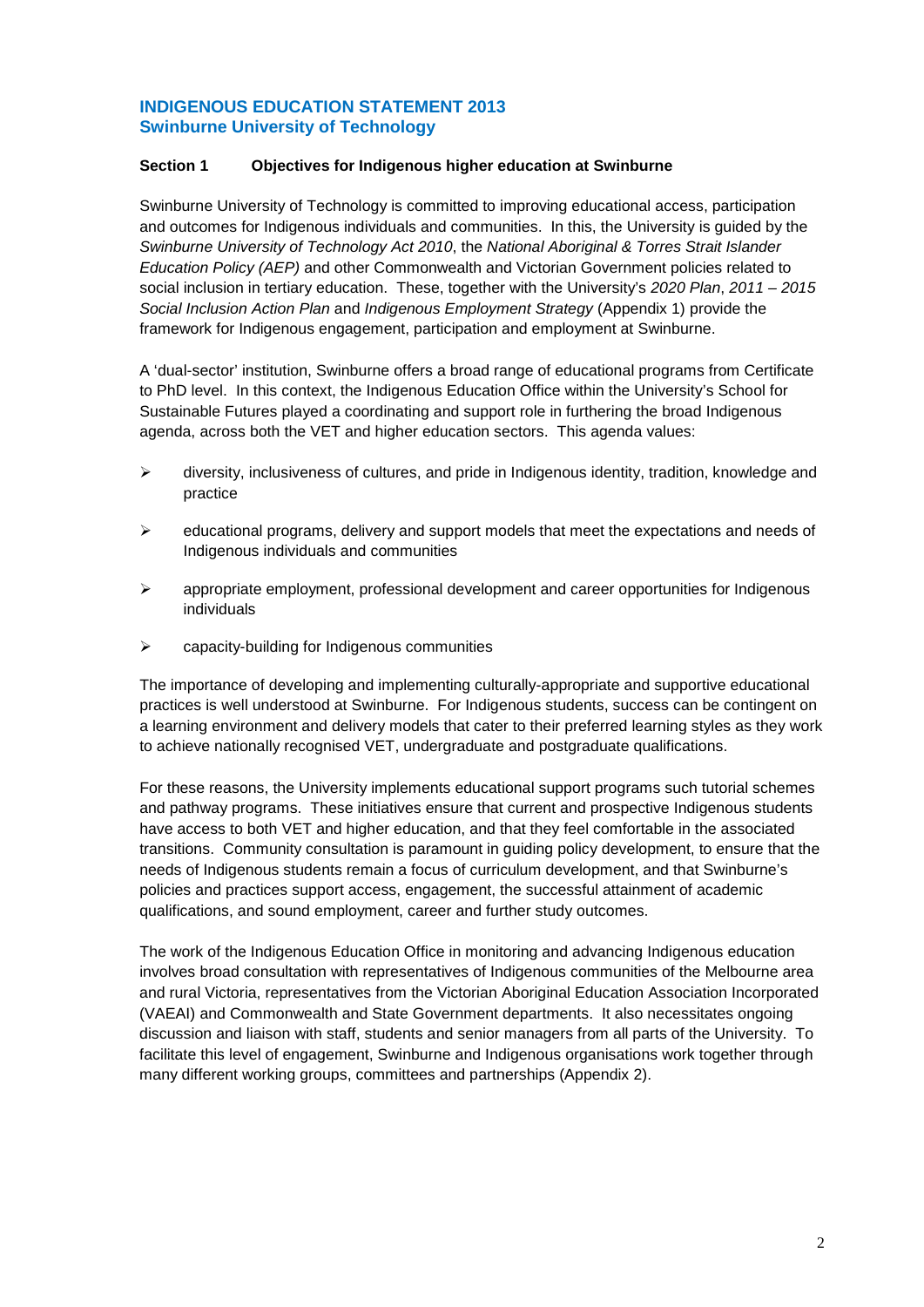# **Section 2 Achievement of National Aboriginal & Torres Strait Islander Education Policy (AEP) goals in 2011 and plans for future years**

# **2.1 To establish effective arrangements for the participation of Indigenous peoples in educational decision-making**

The University is in direct, ongoing contact with Indigenous agencies and communities through the Indigenous Education Office. This facilitates ongoing consultation and ensures that Indigenous interests are represented in the deliberations of reference committees and other committees and working groups. Examples include the Healesville Indigenous Community Services Association, Healesville Indigenous Arts Enterprise, Yarra Valley Community Health Service Aboriginal Advisory Committee, DHS Eastern Region Aboriginal Reference Group and the Eastern Indigenous Gambling Group. Reference groups with Indigenous participation are also convened for projects specifically related to Indigenous education.

For example, in 2012 the School for Sustainable Futures worked in partnership with Victoria's Department of Education and Early Childhood Development (DEECD) and Queensland University of Technology to develop a Tailored Professional Learning Package for the Koorie Education Workforce. A reference committee set up for this project included representatives from the Victorian Aboriginal Education Association Incorporated (VAEAI), and Local Aboriginal Education Consultative Group representatives were encouraged to participate in regional meetings regarding this initiative.

Swinburne also entered into formal agreements with the Victorian Aboriginal Community Services Association Ltd (VACSAL) and the Healesville Indigenous Community Services Association (HICSA) in 2010. Work through these partnerships continued throughout 2011 and 2012, aimed at improving educational outcomes for Indigenous Australians.

The Executive Director of the School for Sustainable Futures is responsible for the implementation of Swinburne's *2011 – 15 Social Inclusion Action Plan*. The development of this Plan was been guided by a Steering Committee that included the School's Director (Learning) and Indigenous Education Office staff representatives, as well as the University's Deputy Vice-Chancellor (Academic), Deputy Vice-Chancellor (TAFE), Vice-President (Student & Corporate Services), Pro Vice-Chancellor (Learning & Teaching) and Director (Human Resources).

Throughout 2012, the Director (Learning) of the School for Sustainable Futures was also a member of the University Council, the Council Campus Planning & Buildings Committee, the University's Academic Senate, the Swinburne Student Amenities Association Board and various other University management committees. She was also a member of the Toorong Marnong Committee which focuses its activities on boosting Indigenous participation in universities throughout Victoria.

Membership of these internal and external committees allows a sharing of knowledge, expertise and resources that will ultimately deliver improved education and employment outcomes for Indigenous communities. Indigenous programs at Swinburne continue to be informed via the work of these committees – courses designed through them take account of the needs of all stakeholders whilst maintaining cultural integrity in instructional design and resource development. As well, Indigenous committee members provide valuable input into the ongoing formative evaluation of delivery and assessment models.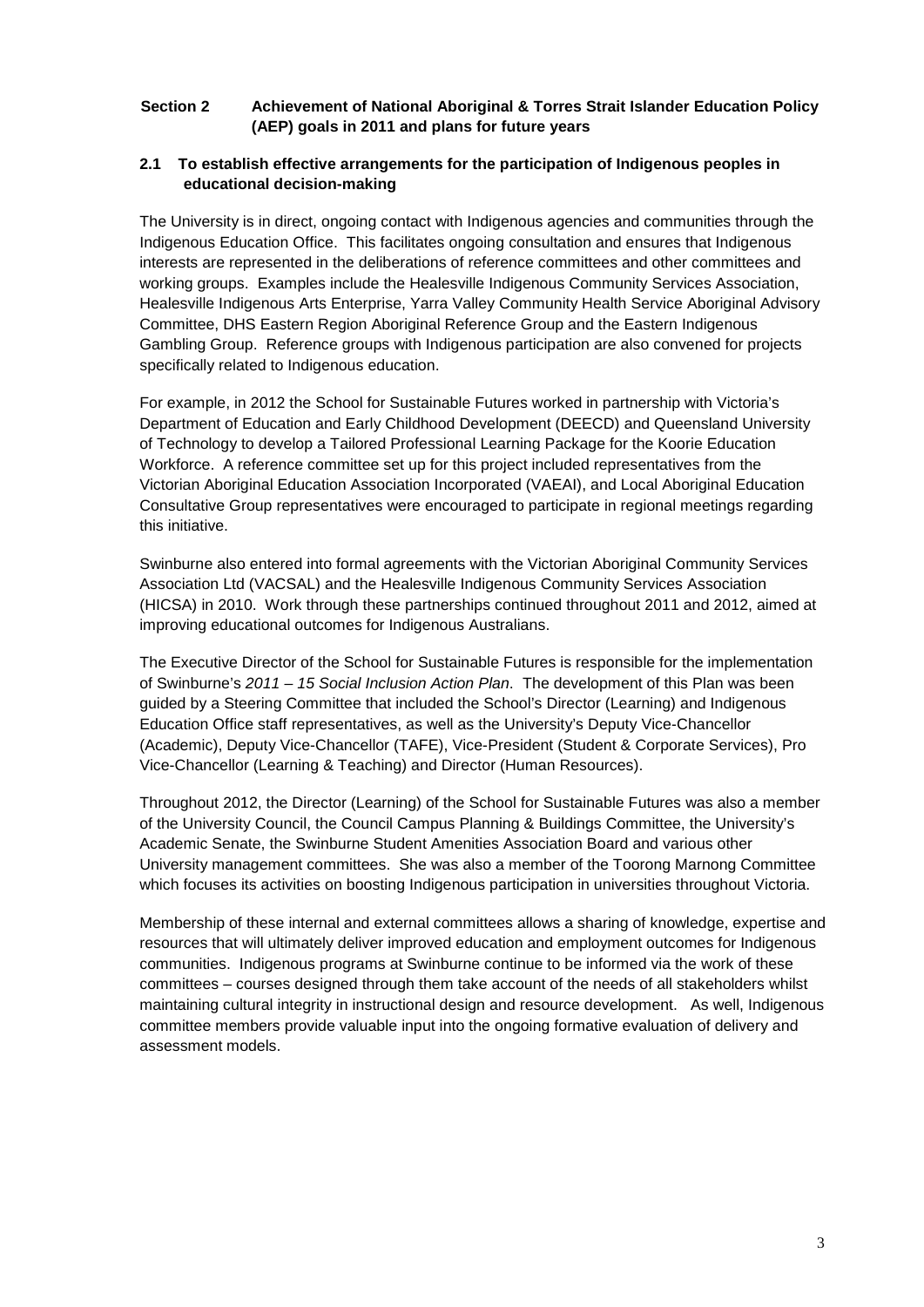# **2.2 To increase the number of Indigenous people employed as academic and non-academic staff in Higher Education institutions**

In 2001, the University Council adopted a *Policy for the Employment of Indigenous Australians* to encourage and facilitate the employment of Indigenous people, but the following years saw only moderate success in terms of the Policy objectives. So, in 2007, Swinburne sought and obtained a STEP Grant to analyse performance in Indigenous employment and to re-develop the Policy through an appropriately consultative process. This project was conducted jointly by Swinburne's HR Unit and the Indigenous Education Office in 2008, under the leadership of Indigenous academic Dr Barry Judd. The resultant Indigenous Employment Strategy was approved by the University Executive Group in 2009 (Appendix 1). It has four strategic goals:

- $\triangleright$  To increase employment opportunities for Indigenous Australians via the provision of on-thejob training and the establishment of a supportive and diverse culture
- $\triangleright$  To increase the number of Indigenous employees at Swinburne
- > To increase postgraduate educational opportunities for Indigenous Australians
- $\triangleright$  To increase awareness of cross-cultural and Indigenous issues through diversity awareness training

For each of these goals, the Strategy specifies several actions. Appendix 1 provides a full list of these, but actions directly related to boosting Indigenous employment include the following:

- $\triangleright$  Develop partnerships with feeder schools to capitalise on work experience programs and encourage Indigenous Australians to undertake work experience at Swinburne.
- $\triangleright$  Attempt to negotiate a more flexible Indigenous Employment clause in the Academic and General Staff Certified Agreement to enable the direct engagement of Indigenous Australians as both employees and students through the use of traineeships.
- $\triangleright$  Appoint a traineeship coordinator to oversee the Indigenous trainees.
- $\geq$  Source and support Indigenous school leavers to undertake traineeships in entry level positions in partnership with trainee employers such as MEGT (Australia) Ltd, feeder schools and the Indigenous Education Office.
- $\triangleright$  Contact Indigenous students who have completed study in the past  $3 4$  years in order to use their stories or engage them as role models/mentors – especially in traineeship and apprenticeship areas – and provide scholarships for them to complete "Training and Assessment" qualifications so that they can teach on a flexible basis.
- $\triangleright$  When vacancies arise or more staff are needed, convert trainees to employment positions.
- $\triangleright$  Use Indigenous Education Office networks and community knowledge to assist HR to appoint an Indigenous Australian to oversee the key actions detailed in the Strategy including Indigenous recruitment, the facilitation, coordination and establishment of Indigenous networks, and the provision of advice on the expansion of Indigenous education initiatives.
- $\triangleright$  Engage Indigenous leaders and elders as adjunct appointments within a relevant academic area such as the University's Institute for Social Research.
- $\triangleright$  Review recruitment and appointment processes to remove barriers to Indigenous applicants via more flexible processes, and to collect Indigenous recruitment and appointment data.
- $\triangleright$  Recruit an Indigenous academic to a relevant academic area.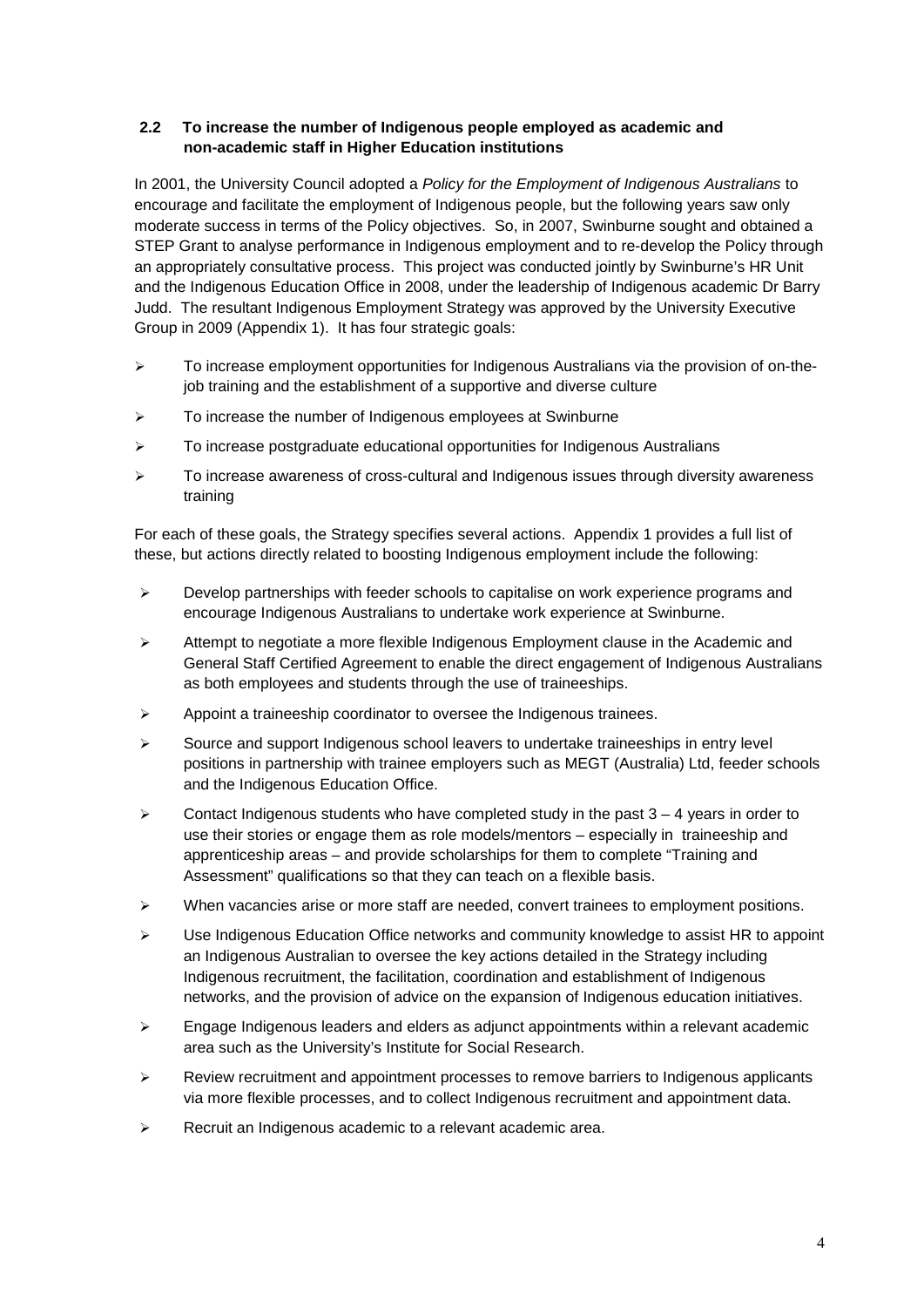- $\triangleright$  Define the Indigenous field in the Personal Details Form in Alesco (the core University HR system) to align with Commonwealth reporting requirements.
- $\triangleright$  Adopt employment conditions that better accommodate the specific cultural needs of Indigenous employees, such as the inclusion of provisions for cultural or extended family leave.
- $\triangleright$  In collaboration with educational leaders, identify areas of teaching and research where Indigenous Australian expertise can make a valuable contribution.
- $\triangleright$  Establish a recruitment pool of Indigenous Australians including past and current students, and students from feeder schools.
- Advertise relevant positions in national Indigenous media such as the Koori Mail and National Indigenous Times, and via local and regional email distribution lists.
- $\triangleright$  Partner with peak Indigenous employers to develop a secondment program to support Indigenous Australians to gain tertiary work experience for up to 12 months.

In total, nine individual Indigenous staff members were employed in continuing or contract positions at Swinburne during 2012 (Table 1). Data on casual employment are much less reliable, largely because the ATSI status of the individuals employed on a casual basis is often unknown. Data are also incomplete for short-term casual work of various types undertaken in connection with research projects in remote parts of Australia.

| Organisational unit                   | Indigenous staff<br>(n) | Indigenous<br>academic staff<br>(n) | Indigenous<br>professional staff<br>(n) |
|---------------------------------------|-------------------------|-------------------------------------|-----------------------------------------|
| Faculty of Design                     |                         |                                     |                                         |
| Faculty of Higher Education Lilydale  |                         |                                     |                                         |
| School for Sustainable Futures        | 4                       |                                     | າ                                       |
| School of Health and Community        |                         |                                     |                                         |
| <b>Corporate and Student Services</b> |                         |                                     | 2                                       |
| Totals                                | 9                       | 5                                   | 4                                       |

#### **Table 1 Indigenous staff members, continuing and fixed term positions, 2012**

#### **2.3 To ensure equitable access for Indigenous students to higher education**

Swinburne facilitates access for Indigenous students through modified entry requirements via the Indigenous Special Admissions Scheme (ISAS), coupled with ongoing consultation to ensure that courses are relevant to community and individual needs. The ISAS allows Indigenous students to apply for special consideration of circumstances that include location, educational history, health and/or socio-economic disadvantage. (Students provide community and family contact details for the purposes of confirming Aboriginality.)

In 2012, 38 Indigenous students commenced study in higher education at Swinburne – almost triple the level of 2010 commencements (Table 2).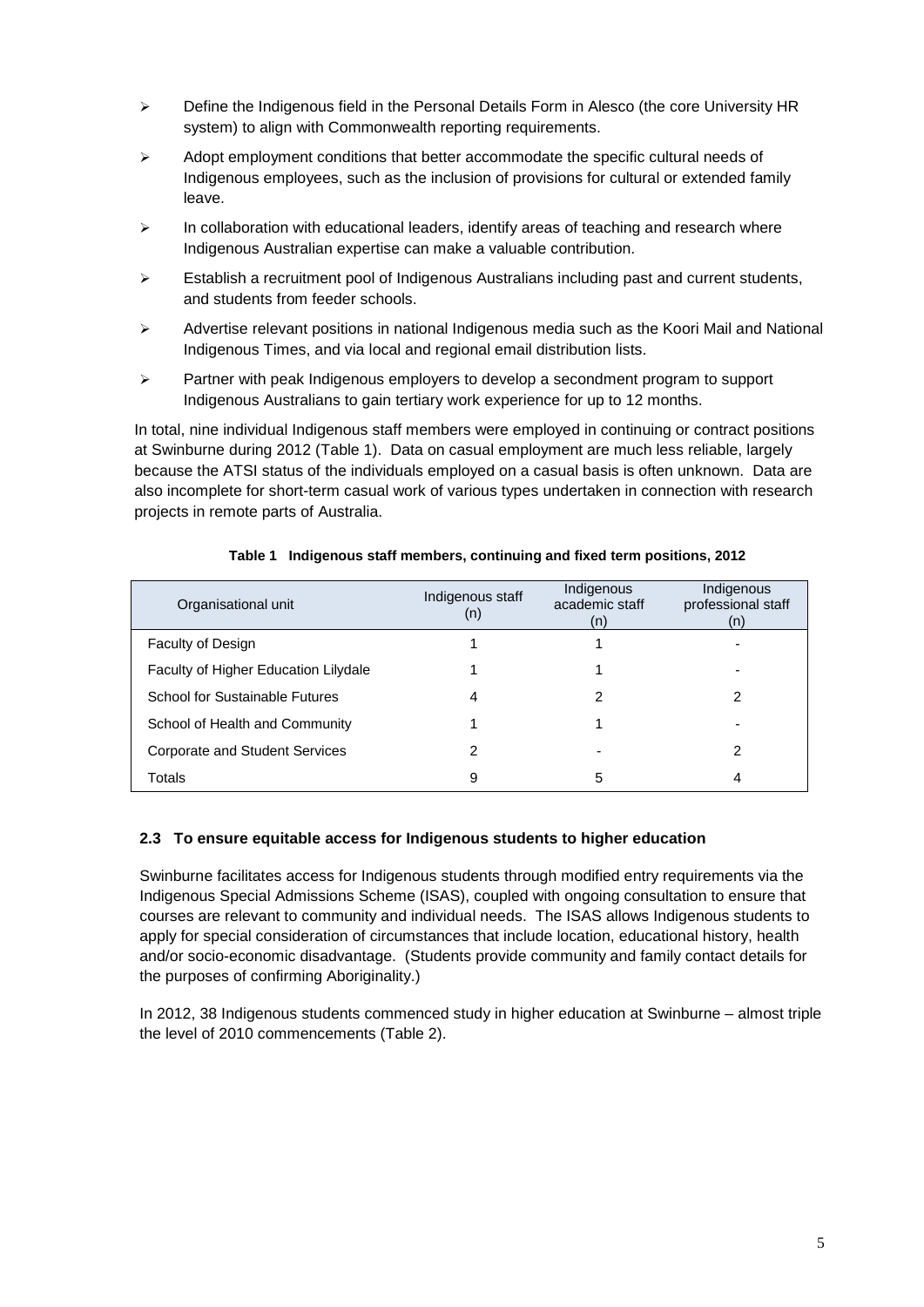|                                                | Commencements in higher education (n) |       |        |  |
|------------------------------------------------|---------------------------------------|-------|--------|--|
|                                                | 2010                                  | 2011  | 2012   |  |
| Aboriginal and Torres Strait Islander students | 14                                    | 15    | 38     |  |
| Other domestic students                        | 5,688                                 | 5,278 | 7,972  |  |
| International students                         | 2,588                                 | 2,170 | 5,590  |  |
| Totals                                         | 8.290                                 | 7,463 | 10,562 |  |

#### **Table 2 Students commencing in higher education at Swinburne, onshore, 2010 – 2012**

The University has also supported the development of initiatives through partnerships and student innovations that promote leadership and lift aspirations to Higher Education in 2012, including the:

- $\triangleright$  Swinburne Indigenous Student Network (SISNet): an initiative established by Swinburne Bachelor of Arts (Media and Communications) student and Student Indigenous Representative, Megan Kelleher. The SISNet connects Swinburne Aboriginal and Torres Strait Islander students to allow them to support each other through their education and career journey.
- $\triangleright$  Aim Higher Partnership: a HEPPP-funded partnership with Healesville Secondary College to create awareness and interest in Higher Education for students and staff, including the families and community of the Healesville area. The initiative supports and encourages Indigenous students to complete their secondary education and supports their journey to further study via campus tours, information sessions and guest speakers.

A range of scholarships is available and actively promoted to current and prospective Indigenous students at Swinburne including Commonwealth scholarships such as the Indigenous Access Scholarship and the Indigenous Commonwealth Education Costs Scholarship. In 2012, all possible Indigenous Commonwealth scholarships were awarded.

The development of pathways from VET to higher education is important in improving access to further educational opportunities. Swinburne makes use of its 'intersectoral advantage' in this regard, successfully delivering TAFE programs (often in the workplace or through blended delivery options that incorporate residential and non-residential workshops) for Indigenous cohorts in areas including business, community development, education, youth work and governance. The Indigenous Education Office is active in partnering with the organisations concerned to build workforce skills that will contribute significantly to community capacity.

To date, however, only a small number of Indigenous students have made the transition from TAFE to higher education at Swinburne. In 2010, a new Advanced Diploma of Community Leadership & Development was designed for initial delivery in 2011. Developed and accredited under Swinburne's delegated authority from the VRQA, this course provides a high level qualification and a new pathway to higher education. Targeted primarily at existing workers in Indigenous agencies, government and the not-for-profit sector who already have certificate IV and/or diploma level credentials, the new course articulates to a Bachelor of Social Science degree with 18 months to complete.

There is also a desire at Swinburne to increase access to postgraduate study for Indigenous people, and a targeted academic scholarship scheme is being developed for implementation to overcome barriers to study at this level. Current Indigenous students will be encouraged to apply for the scholarships, with mentoring offered to enable recipients to undertake sessional teaching and research. The intention is that some will develop the knowledge and desire to pursue an academic career post-completion (Appendix 1).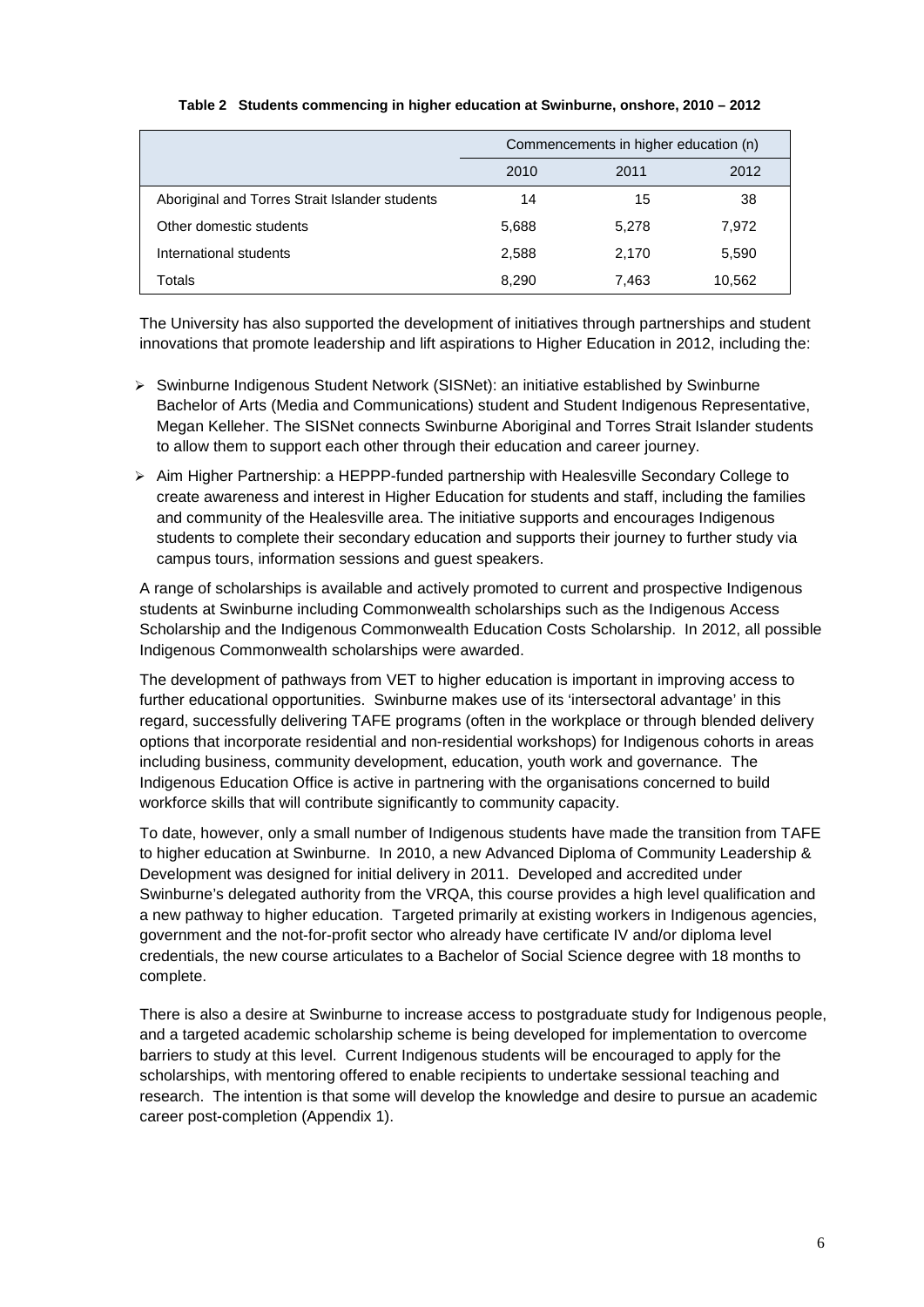# **2.4 To achieve participation of Indigenous students in higher education at rates commensurate with those of other Australians**

Swinburne is committed to building the participation of Indigenous students in tertiary education, via ongoing community consultation and the development and delivery of both 'Indigenous' and mainstream TAFE and higher education courses. In 2012, there were 285 Indigenous student (selfidentified at enrolment) enrolments in Swinburne TAFE courses, including 45 at diploma level or above.

Indigenous student participation in higher education at Swinburne has steadily, albeit slowly, increased in recent years. In 2012, however, the number of enrolments almost doubled from the previous year (Tables 3 & 4). Traditionally, most enrolments have been in Management & Commerce, but recent years have seen enrolments more evenly spread across the Creative Arts, Engineering, Management & Commerce and Society & Culture broad fields of education. Nonetheless, an important challenge for Swinburne is to attract more Indigenous students into courses in science and technology. These are primary areas of strength at Swinburne, but historically they have had low Indigenous participation rates.

|                                                | Student enrolments(n) |        |        |
|------------------------------------------------|-----------------------|--------|--------|
|                                                | 2010                  | 2011   | 2012   |
| Aboriginal and Torres Strait Islander students | 30                    | 32     | 60     |
| Other domestic students                        | 13,368                | 13.789 | 17,720 |
| International students                         | 6,634                 | 5,768  | 5,978  |
| Totals                                         | 20,031                | 19,589 | 23,758 |

# **Table 3 Student enrolments in higher education at Swinburne, onshore, 2010 – 2012**

#### **Table 4 Aboriginal & Torres Strait Islander enrolments in higher education at Swinburne, onshore, by broad field of education, 2006 – 2012**

|                             | Indigenous enrolments (n) |      |                   |      |          |      |          |
|-----------------------------|---------------------------|------|-------------------|------|----------|------|----------|
| Broad field of education    | 2006                      | 2007 | 2008              | 2009 | 2010     | 2011 | 2012     |
| <b>Creative Arts</b>        | 4                         | 3    | 5                 | 6    | 9        | 7    | 7        |
| Engineering, etc.           | 1                         | 4    | 4                 | 5    | 5        | 6    | 4        |
| Health                      | 1                         | 1    | $\Omega$          | 0    | $\Omega$ | 0    | 5        |
| Information Technology      | 1                         | 2    | 1                 | 0    | 1        | 1    | $\Omega$ |
| Management & Commerce       | 7                         | 9    | $12 \overline{ }$ | 10   | 6        | 8    |          |
| Natural & Physical Sciences | $\Omega$                  | 1    | 3                 | 1    | 1        | 1    | 22       |
| Society & Culture           | 9                         | 9    | 6                 | 5    | 8        | 9    | 21       |
| Total                       | 23                        | 29   | 31                | 27   | 30       | 32   | 60       |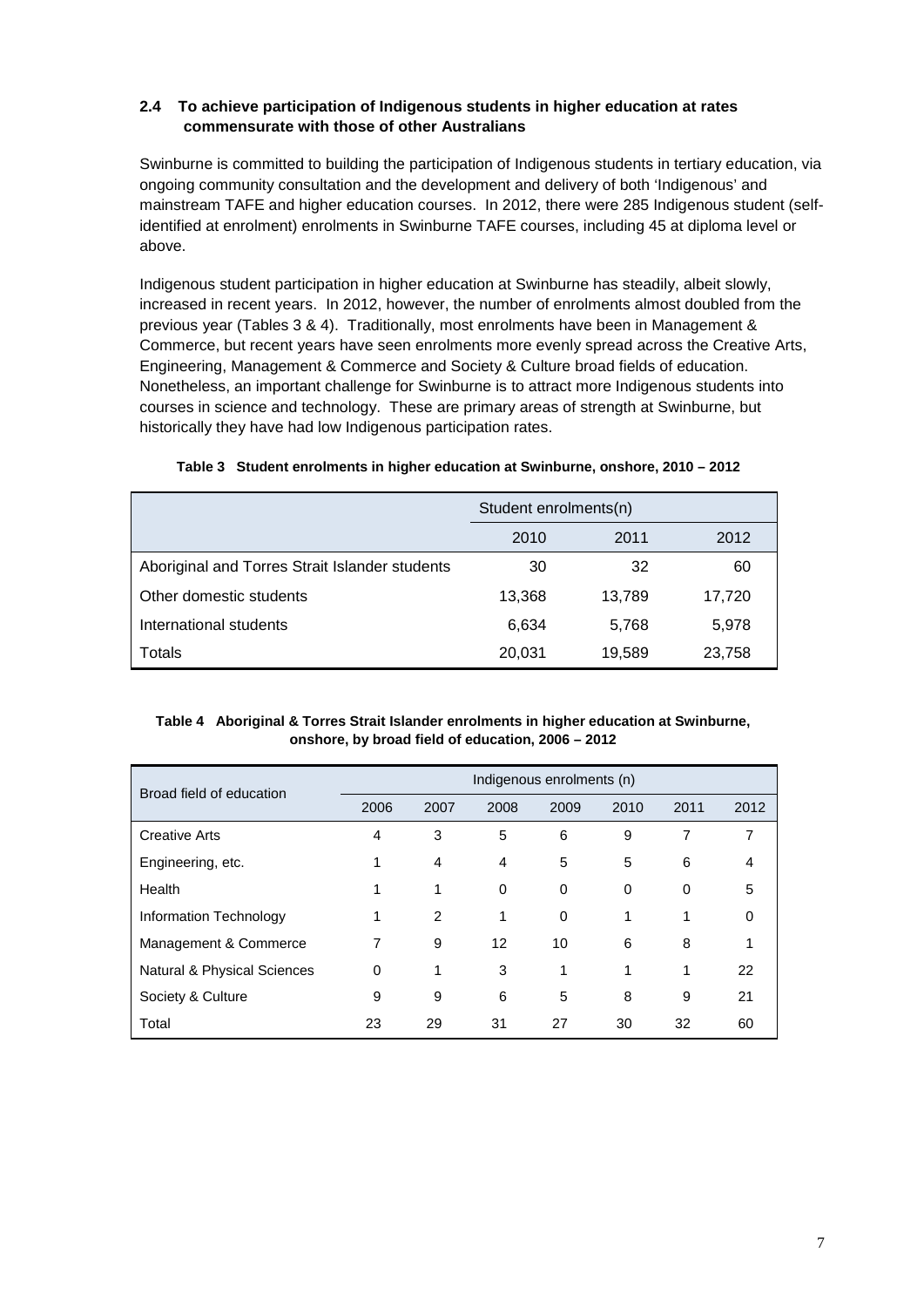There was also an increase in access and participation rates at Swinburne in 2012 (Table 5).

| Table 5 Access and participation, Aboriginal & Torres Strait Islander students in higher |  |  |
|------------------------------------------------------------------------------------------|--|--|
| education at Swinburne, onshore, by broad field of education, 2006 - 2012                |  |  |

| Access & participation at Swinburne <sup>1</sup> | 2006 | 2007 | 2008 | 2009 | 2010 | 2011 | 2012 |
|--------------------------------------------------|------|------|------|------|------|------|------|
| Access rate <sup>2</sup> (%)                     | 0.24 | 0.39 | 0.28 | 0.17 | 0.25 | 0.22 | 0.47 |
| Participation rate <sup>3</sup> (%)              | 0.20 | 0.26 | 0.27 | 0.22 | 0.22 | 0.29 | 0.34 |
| Participation ratio <sup>4</sup>                 | 0.36 | 0.46 | 0.48 | 0.40 | 0.39 | 0.46 | n/a  |

 $\frac{1}{2}$  Data for undergraduate and postgraduate students are combined.<br>
<sup>2</sup> Access rate = % commencing Indigenous students in the commencing domestic student population.<br>
<sup>3</sup> Participation rate = % Indigenous students i population.

As noted, Indigenous students participate in a range of mainstream programs delivered across the Swinburne TAFE Division, as well as in accredited programs offered through the Indigenous Education Office that are designed specifically to meet the needs of Indigenous Australians. In 2012, this training was provided in areas including community development, community services, training and assessment, and youth work – in addition to the Certificates I, II and III in Mumgu-Dahl Tyama-Tiyt foundation studies.

The participation of Indigenous students in tertiary education is also being cultivated via ongoing community consultation with Indigenous elders, academics and teachers, and through collaborative partnerships. The development and delivery of both 'Indigenous' and mainstream TAFE and higher education courses has also played a significant part in this.

The University's provision is also shaped through close collaboration with other organisations in support of *their* specific Indigenous employment strategies and training priorities. As noted earlier, Swinburne worked closely with DEECD's Wannik unit to support the professional development of their Koorie Education Workforce. Swinburne also worked with Aboriginal Housing Victoria to deliver the Certificate IV in Indigenous Social Housing to their existing workers and the Certificate IV in Aboriginal Family Violence to people working in DHS funded agencies.

Continued development of pathways into TAFE, and from TAFE to higher education, will further enable Indigenous students to choose options that offer potential for ongoing, meaningful employment in various Indigenous and mainstream roles. Swinburne is committed to developing education-to-employment pathways, and the career-related benefits of tertiary education are widely promoted. This work is complemented by the development and promotion of industry engaged learning and international mobility programs. For example, in 2012 ten Indigenous students participated in the Holding Hands: Timor Leste Study Tour, which receives funding from the Department of Industry, Innovation, Science, Research and Tertiary Education. This cultural exchange program provided an opportunity for the students to build on their theoretical knowledge and skills by visiting community and youth development programs, government offices and district level boards of management in Timor Leste.

In 2012, Swinburne also partnered with First People HR to increase Indigenous participation and Industry Engaged Learning opportunities for Indigenous students. The signed Memorandum of Understanding will ensure Swinburne's on-going educational support for students of Indigenous origin, also encouraging Indigenous people employed in industry to consolidate their experience and knowledge through a university qualification.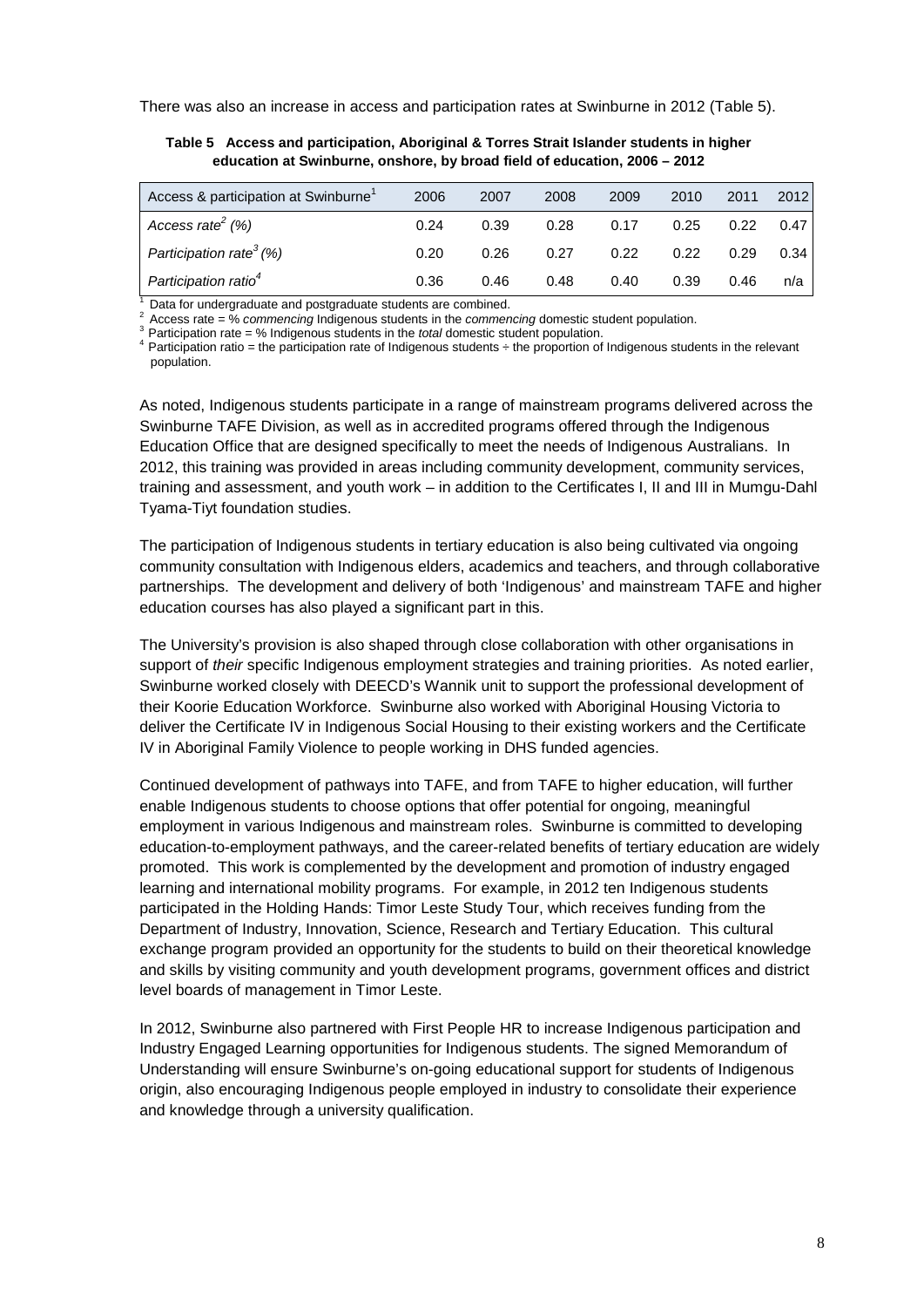Swinburne has also implemented Indigenous Cadetship Support, an Australian government scheme, to link full-time Indigenous students undertaking a diploma, advanced diploma or their first undergraduate degree with employment opportunities, including work placements and on-going employment once they finish their studies, at Swinburne and in industry.

Swinburne has also committed to the establishment of an Indigenous Education and Research Committee in 2013 and the development of a Reconciliation Action Plan for implementation from 2014. These actions will further formalise the University's commitment to Indigenous access and outcomes in key areas such as education, research and employment.

# **2.5 To enable Indigenous students to attain the same graduation rates from award courses in Higher Education as for other Australians**

At Swinburne, the Indigenous Education Office works with the higher education faculties and TAFE schools to support Indigenous students via several support programs. These include advice and assistance at the time of course selection and enrolment, and study and academic skills support (tutoring) and ongoing mentoring, as required. As a result of these initiatives, Indigenous students feel more 'at ease' in their learning environment and better prepared to undertake and complete their studies. Thus, tutoring and mentoring programs are vital tools for the success of Indigenous students at Swinburne and in the wider community. The employment of Indigenous academics is also a key to providing a culturally-appropriate, supportive learning environment (Section 2.3).

Throughout Australia, mean Indigenous student success rates are usually 15 – 20 percentage points below those of other domestic students. This has not been so at Swinburne – in most years Indigenous success rates have been close to those of other domestic students, though with more year-on-year fluctuation due to low enrolment numbers.

While comparative data for other universities and jurisdictions are lacking, grade point averages of domestic students have declined over the past couple of years at Swinburne (Figure 1), in line with a decline in mean success rates. The decline in grade point average appears to be marginally greater for Indigenous students than for other domestic students but, again, this may be an artefact of low Indigenous enrolments.





DIISRTE publishes data on retention for various equity groups, including Indigenous students, but comparable statewide and national data for either 'all domestic students' or 'other domestic students' are lacking. These data are available for Swinburne, and they indicate Indigenous student retention rates to be below those of domestic students, but usually well above Victorian and national benchmarks for Indigenous students (Figure 2).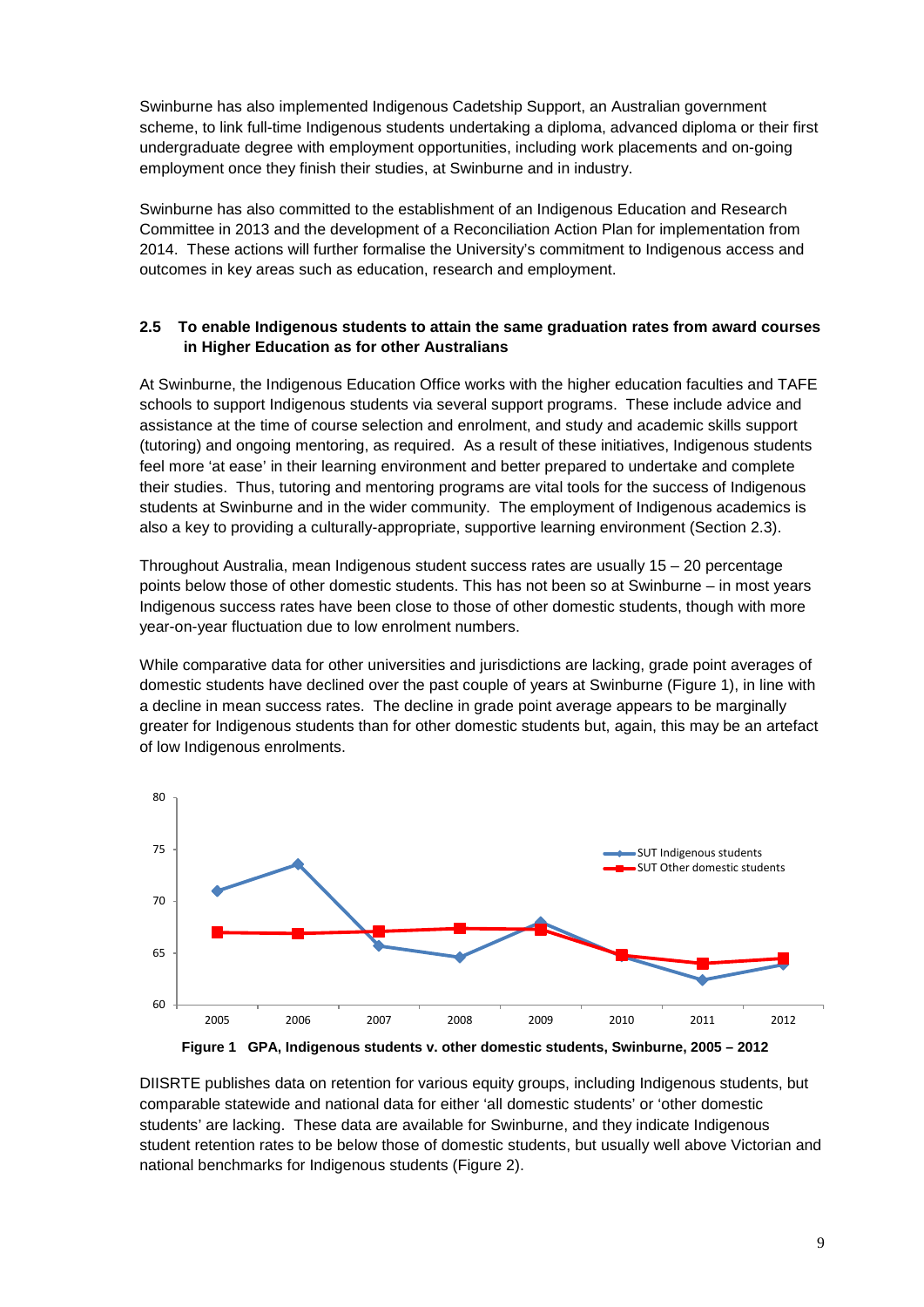Retention of Indigenous students at Swinburne has been reasonably stable at around 70 – 75% in most years. The magnitude of year-on-year fluctuations in retention is likely to derive from low Indigenous enrolment numbers (Figure 2).



**Figure 2 Retention rates in higher education, 2005 – 2011**

Each year, 4 – 6 Indigenous students complete a higher education course at Swinburne (Table 6). In recent years, the majority of these completions have been for undergraduate degree courses.

|                          |       |       |       | Completions (n) |       |       |                |
|--------------------------|-------|-------|-------|-----------------|-------|-------|----------------|
| Higher education courses | 2006  | 2007  | 2008  | 2009            | 2010  | 2011  | 2012           |
| Indigenous students      |       |       |       |                 |       |       |                |
| Undergraduate<br>⋗       | 1     | 4     | 1     | 3               | 4     | 4     | $\overline{4}$ |
| Postgraduate<br>⋗        | 5     | 2     | 3     | 3               |       | 1     | 1              |
| Total<br>⋗               | 6     | 6     | 4     | 6               | 4     | 5     | 5              |
| Other domestic students  |       |       |       |                 |       |       |                |
| Undergraduate<br>⋗       | 2,518 | 2,405 | 2,266 | 2,685           | 2,956 | 3,082 | 3,794          |
| Postgraduate<br>⋗        | 1,084 | 1,210 | 1,529 | 1,888           | 2,180 | 2,027 | 1,608          |
| Total<br>⋗               | 3,602 | 3,615 | 3,795 | 4,573           | 5,136 | 5.109 | 5,402          |

**Table 6 Aboriginal & Torres Strait Islander student completions, Swinburne, 2006 – 2012**

Partly to strengthen participation and academic achievement for Indigenous students, the University has developed a comprehensive *2011 – 15 Social Inclusion Action Plan.* This Plan includes strategies and targets for Indigenous education and employment at Swinburne.

Through its Strategic Planning & Quality Unit, Swinburne ensures that Indigenous student participation and performance data provide an accurate basis from which to target, develop and evaluate support activities. As well, the Indigenous Education Office continues to monitor and evaluate national and state programs to provide accurate benchmarks and reference points for the provision of culturally-appropriate support and study assistance.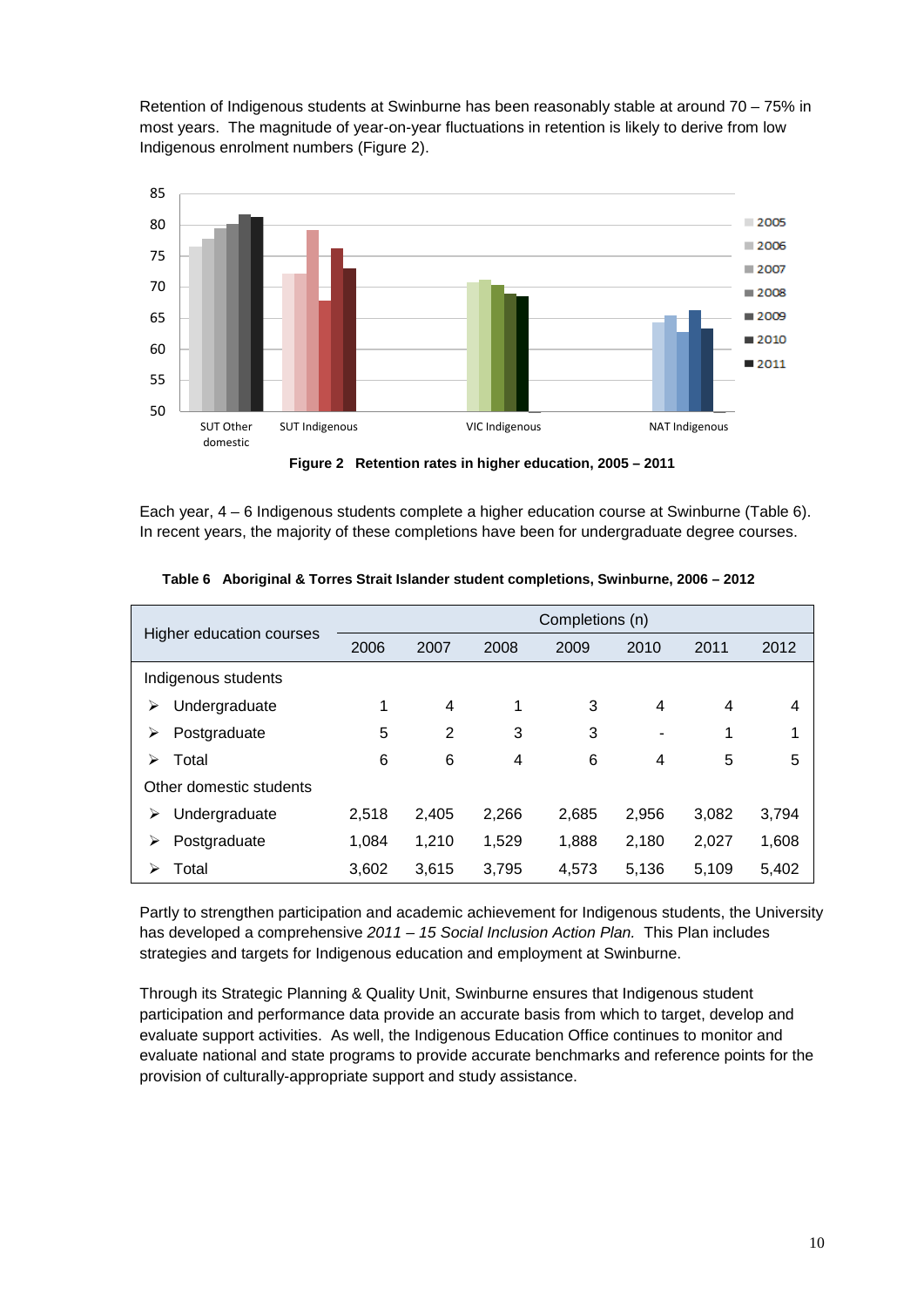# **2.6 To provide all Australian students with an understanding of, and respect for, traditional and contemporary Indigenous cultures**

As noted earlier, Swinburne is committed to the teaching of Indigenous studies and cultures, as evidenced by the development and delivery of Indigenous-specific programs and units. These units include LIN101 *Indigenous Australian Studies* and two new units first delivered in 2011: LIN200 *Indigenous Representations* and LIN201 *International Indigenous Perspectives*. Another unit, LIN300 Indigenous Enterprise & Entrepreneurship, was developed in 2011 for delivery in 2012. The four units form a minor Higher Education study sequence in Indigenous studies with enrolments growing from 152 students in 2010 to 255 (68%) in 2012. New units with a focus on Indigenous Australian culture are being developed by leaders in Indigenous Studies and Sociology at Swinburne.

Using the skills of Indigenous elders, academics and teachers, the promotion of culture within programs and units is in line with community expectations for Indigenous education. Moreover, it contributes to a rewarding and successful learning experience for cohorts that include a mix of Indigenous and non-Indigenous students.

The adoption of the *Indigenous Employment Strategy* in 2009 (Section 2.2, Appendix 2) means that managers are encouraged to employ Indigenous staff in mainstream positions, including teaching positions. An important bi-product of an increasing Indigenous teaching presence should be elevated student awareness of Indigenous cultures and issues, across the disciplines, in both TAFE and higher education.

Swinburne will continue to build on its international reputation for innovative social research and the University's work in this area extends to community-engaged research and consultancy. Examples of work in this area include:

- $\triangleright$  National consultation undertaken by Ms Christine Hayes and Ms Anne Jenkins from Swinburne's Centre for Lifelong Learning on behalf of Innovation & Business Skills Australia, funded by the Commonwealth Office for the Arts, on the training needs of the Indigenous visual arts industry, and subsequent development of two new courses and four new competencies to be added to the Visual Arts Training Package
- $\triangleright$  ARC Linkage funded work, led by ISR Director Professor Julian Thomas and Deputy Director Associate Professor Ellie Rennie with: 1) Goolarri Media Enterprises (a Broome-based NFP community radio and television broadcaster) on the use of digital media in social innovation; and 2) the Central Land Council and Centre for Appropriate Technologies on home internet services in remote communities and their outstations
- $\triangleright$  PhD research conducted by Ms Skye Krichauff on relations between Indigenous people and settlers in colonial South Australia
- $\triangleright$  research to determine effective ways to address middle ear infections in Indigenous children, with the support of the Queensland, Northern Territory and West Australian governments
- $\triangleright$  research led by Dr Karen Hughes on: 1) cross-cultural exchange and historical agency in the Roper River basin during 1890 – 2010, with the aid of an AIATSIS grant; and 2) Ngarrindjeri and cross-cultural histories, exploring the multiple layers of exchange relationships between Ngarrindjeri and settlers in southern Australia
- $\triangleright$  convening the international Historical Justice and Memory Research Network through Professor Klaus Neumann of Swinburne's Institute for Social Research (ISR)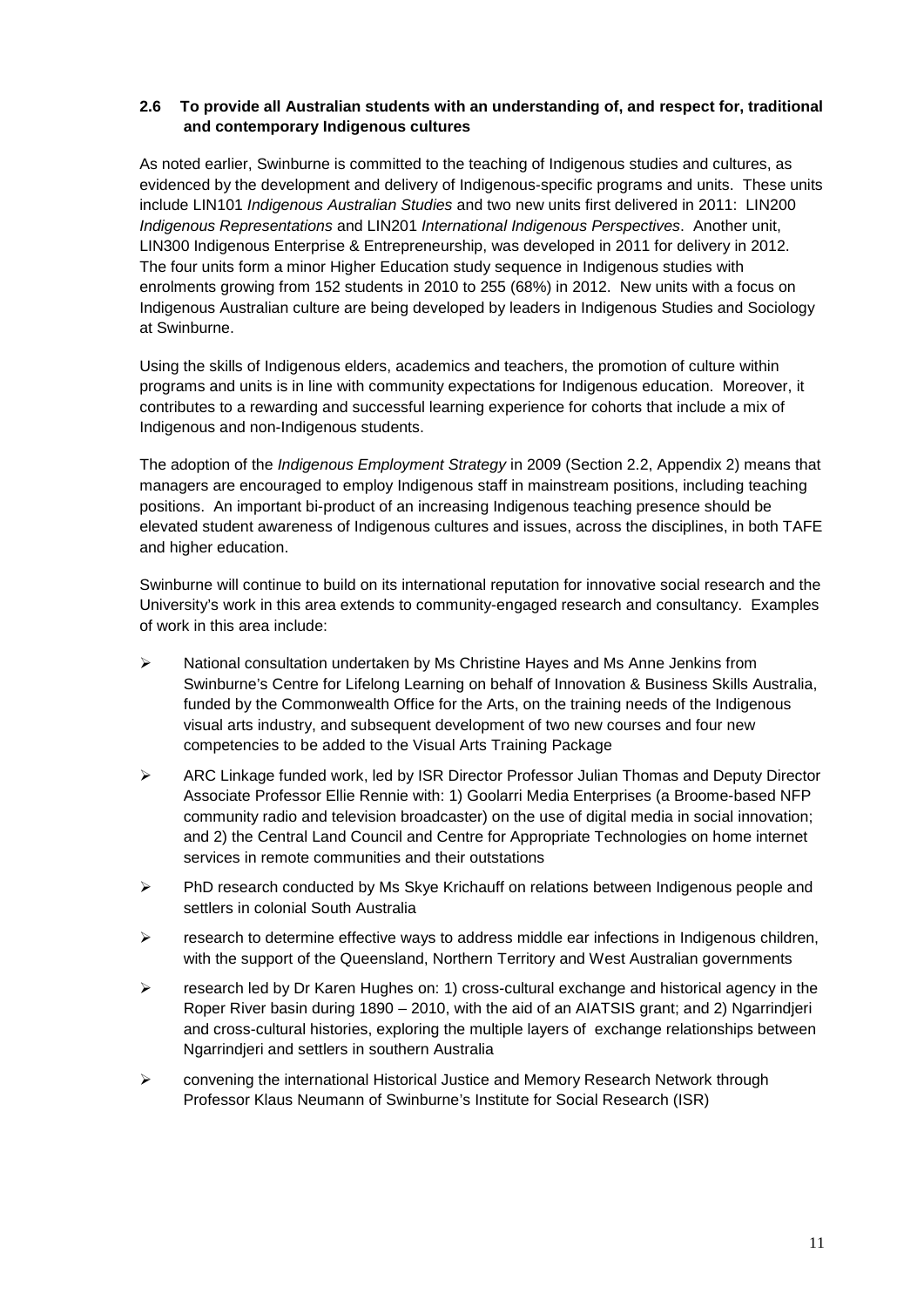The University also provides cultural recognition through staff, student and organisational participation in cultural activities including the Day of Healing, and Reconciliation and NAIDOC Weeks. Through involvement in these and other events, Swinburne students and staff become more aware of traditional and contemporary Indigenous concerns, and it is hoped that this heightened awareness will build mutual respect for Indigenous culture and heritage – and a growing respect for the ongoing role of Indigenous communities in Australia today.

| <b>INCOME for Indigenous Support Program for 2012</b>                                                      |           |
|------------------------------------------------------------------------------------------------------------|-----------|
| 2012 ISP grant                                                                                             | \$115,000 |
| Unspent 2011 ISP funds, carried over to 2012 – as reported in 2011 audited<br>annual financial statements. | \$2.000   |
| TOTAL ISP income for 2012                                                                                  | \$117.000 |

#### **Section 3 – Expenditure of Indigenous Support Program Grant**

|    | <b>EXPENDITURE of Indigenous Support Program (ISP) 2012 (from Item 1)</b>   |              |
|----|-----------------------------------------------------------------------------|--------------|
| 4a | Operating costs, including salaries, for Indigenous support services.       | \$106,140.69 |
| 4b | Capital Items – major items purchased for Indigenous student/staff use only |              |
| 4с | Higher education provider overheads (on-costs @ 25% of salaries).           | \$26,535.17  |
| 4d | Other Indigenous Support Program expenditure                                | nı           |
| 4е | Total Indigenous higher education expenditure for 2012                      | \$132,675.86 |

|     | <b>EXPENDITURE of Indigenous Support Program carry over funds 2012 (from Item 2)</b> |  |
|-----|--------------------------------------------------------------------------------------|--|
| 5а  | Operating costs, including salaries, for Indigenous support services.                |  |
| .5b | Capital Items.                                                                       |  |
| 5с  | Higher education provider overheads.                                                 |  |
| 5d  | Other Indigenous Support Program expenditure.                                        |  |
| 5е  | Total expenditure of carry over funds.                                               |  |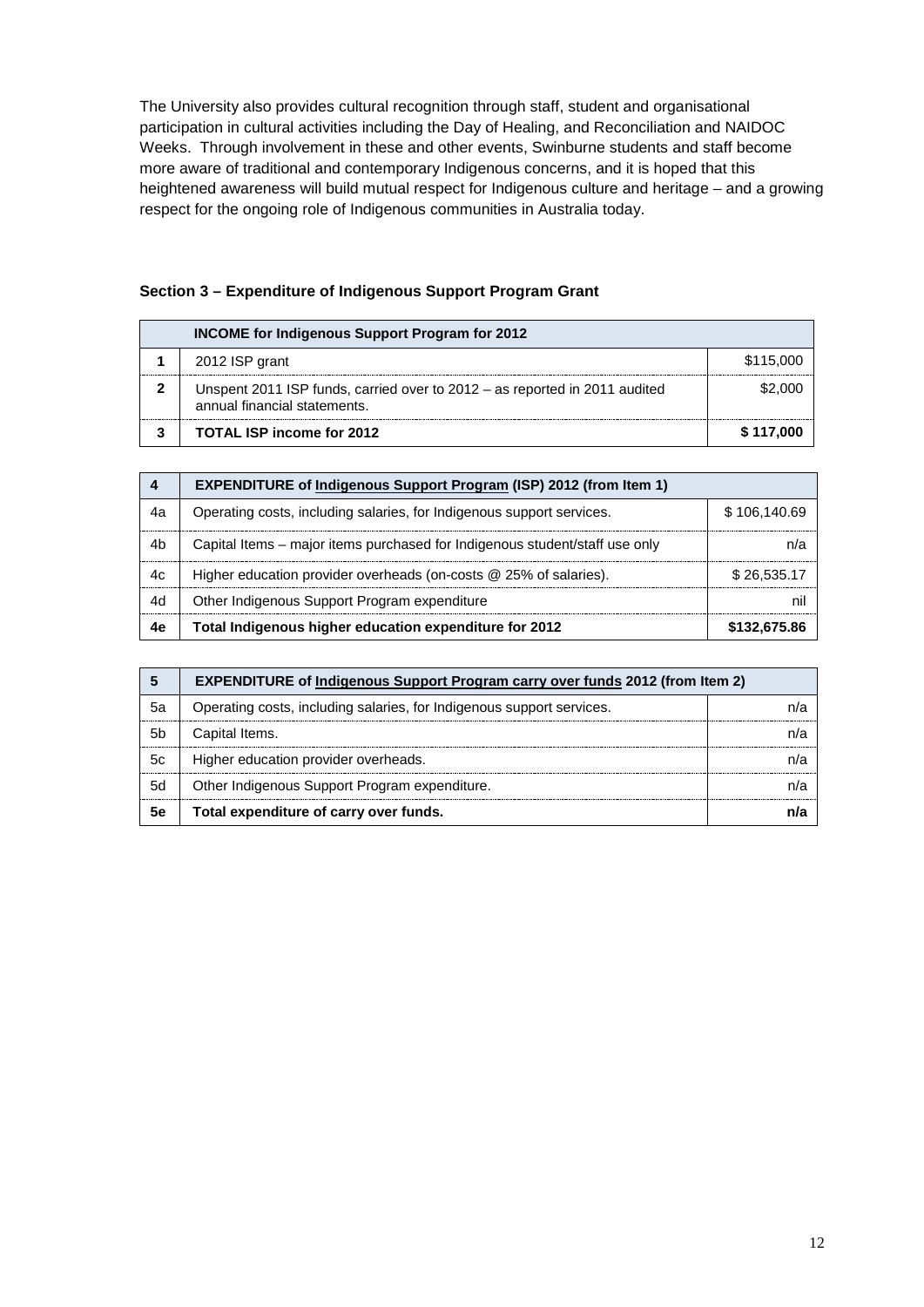# **Section 4 – Contact information**

#### **University Officer:**

**Tom Aumann** Director, Planning and Performance Swinburne University of Technology Phone: (03) 9214 4598 Fax: (03) 9214 5483 Email: [taumann@swin.edu.au](mailto:taumann@swin.edu.au)

#### **Indigenous Education Unit Officers:**

**Sharon Rice**

Director, Learning, School of Health & Community Swinburne University of Technology Phone: (03) 9726 1729 Fax: (03) 9726 1425 E-mail: [srice@swin.edu.au](mailto:srice@swin.edu.au)

#### **Lisa Devlin-Neale**

Manager, School of Health & Community Swinburne University of Technology Phone: (03) 9726 1521 Fax: (03) 9726 1425 E-mail: [ldevlin@swin.edu.au](mailto:ldevlin@swin.edu.au)

# **Section 5 – Publication of the Statement**

The 2013 Indigenous Education Statement will be placed on the Indigenous Education Office webpage at the following address: <http://www.swinburne.edu.au/indigenous/>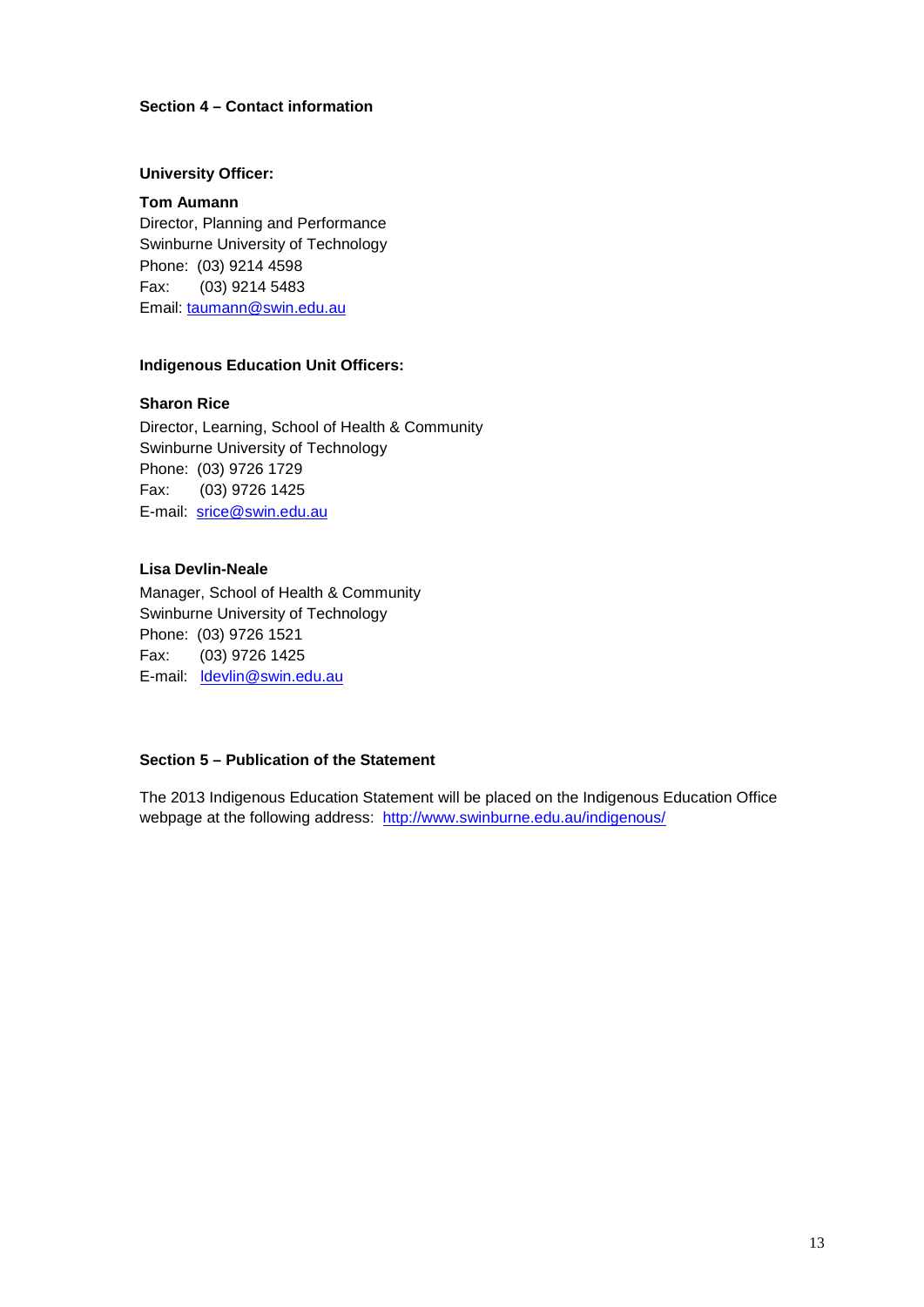#### **Appendix 1**

#### **Swinburne University of Technology Indigenous Employment Strategy**

# **Background**

The development of this Strategy was coordinated by Dr Barry Judd in order to provide a framework for improving the involvement of Indigenous Australians in the Higher Education sector of the University. The Strategy focuses on ways to increase and support Indigenous Australians in their educational and employment endeavours.

The social and economic marginality experienced by Indigenous Australians extends to their ability to access, participate and succeed in Higher Education, both as students in undergraduate degree and postgraduate level study programs, and as members of the Higher Education workforce where they are currently under-represented in academic and professional roles.

Swinburne's highly successful Indigenous TAFE education program, which generates approximately \$800,000 in income annually, is an example of an initiative that addresses Indigenous issues whilst delivering organisational benefits. It is expected that advancing Indigenous Australian employment across the University will deliver similar organisational benefits. For example, increasing the number of Indigenous academic positions should enhance Swinburne's ability to undertake Indigenous-focussed research, and attract competitive grants from the ARC and other bodies to support such work.

The paper recommends a number of short and longer term actions to improve Indigenous engagement within Swinburne.

# **Objective and goals**

Swinburne's objective is to increase the educational and employment opportunities of Indigenous Australians. Four goals have been identified to aid strategic planning, and these are to:

- 1. Increase employment opportunities for Indigenous Australians through the provision of onthe-job training and establishment of a supportive and diverse culture
- 2. Increase postgraduate educational opportunities for Indigenous Australians
- 3. Increase Indigenous employees at Swinburne University
- 4. Increase awareness of cross-cultural and Indigenous issues through diversity awareness training.

These goals reinforce each other and should work towards achieving the proposed objective for the University.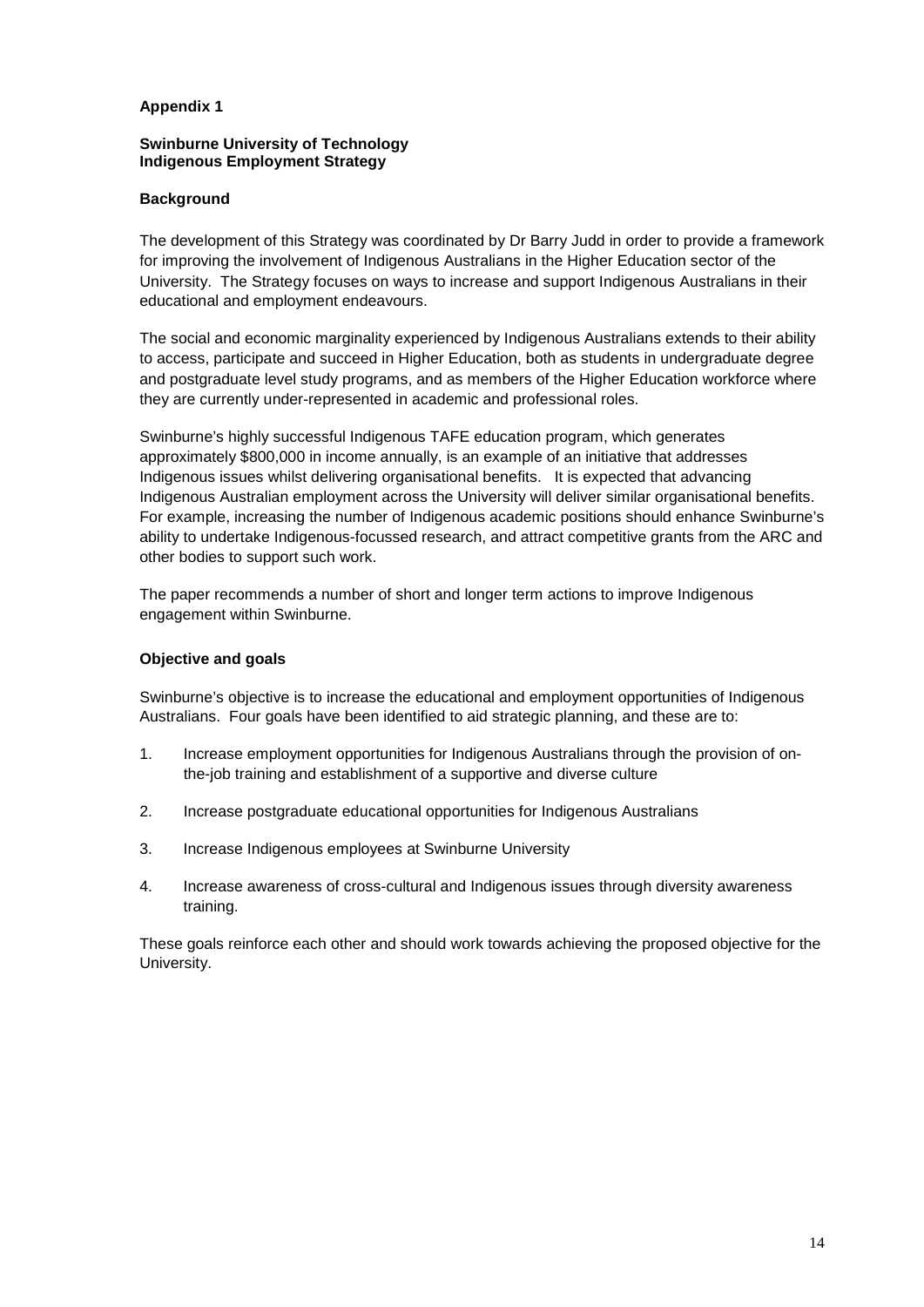# **Goal 1 Increase employment opportunities for Indigenous Australians through provision of on-the-job training and establishment of a supportive and diverse culture**

According to 2006 ABS census data, Indigenous Australians are under-represented in the Australian workforce. Though the Indigenous employment rate has improved in recent years, it remains three times higher (14%) than the national rate (5%). The recommendations that follow lay the foundations for Indigenous Australians to engage with Swinburne and increase their skills and future employment prospects. In particular, work experience and traineeship programs support the transition of Indigenous Australians from secondary to post-secondary education and employment.

# **Recommendations**

- $\triangleright$  Develop partnerships with feeder schools to capitalise on work experience programs and encourage Indigenous Australians to undertake work experience at Swinburne.
- $\geq$  Attempt to negotiate a more flexible Indigenous Employment clause in the Academic and General Staff Certified Agreement to enable the University to directly engage Indigenous Australians as both employees and students through the use of traineeships.
- $\triangleright$  Appoint a traineeship coordinator to oversee the Indigenous trainees. This position could take responsibility for the coordination of all trainees at Swinburne. This role is currently being informally managed by the Business Manager, TAFE Engineering Business Operations.
- $\triangleright$  Source and support Indigenous school leavers to undertake traineeships in entry level positions, in partnership with trainee employers such as MEGT and feeder schools.
- $\triangleright$  Contact Indigenous students who have completed study over the past three or four years in order to use their stories or engage them as role models or mentors, especially in the areas of traineeships or apprenticeships, as we can provide scholarships for them to complete "Training And Assessment" qualifications and then teach on a flexible basis.
- $\triangleright$  Where vacancies arise or additional staffing is needed, convert trainees to employment at Swinburne.

# **Goal 2 Increase post graduate educational opportunities for Indigenous Australians**

Education is a key to improving outcomes for Aboriginal and Torres Strait Islander people, with many studies showing improved health and socioeconomic status to be directly linked to educational participation and achievement. Indigenous students currently engage in education and training at lower rates, and achieve lower levels of educational attainment, than do Australian students generally.

*Transition of a cohort of students through secondary school, VET, completion of a Year 12 certificate and commencement of Higher Education.*



Source: DEEWR Paper provided to IHEAC, Feb 08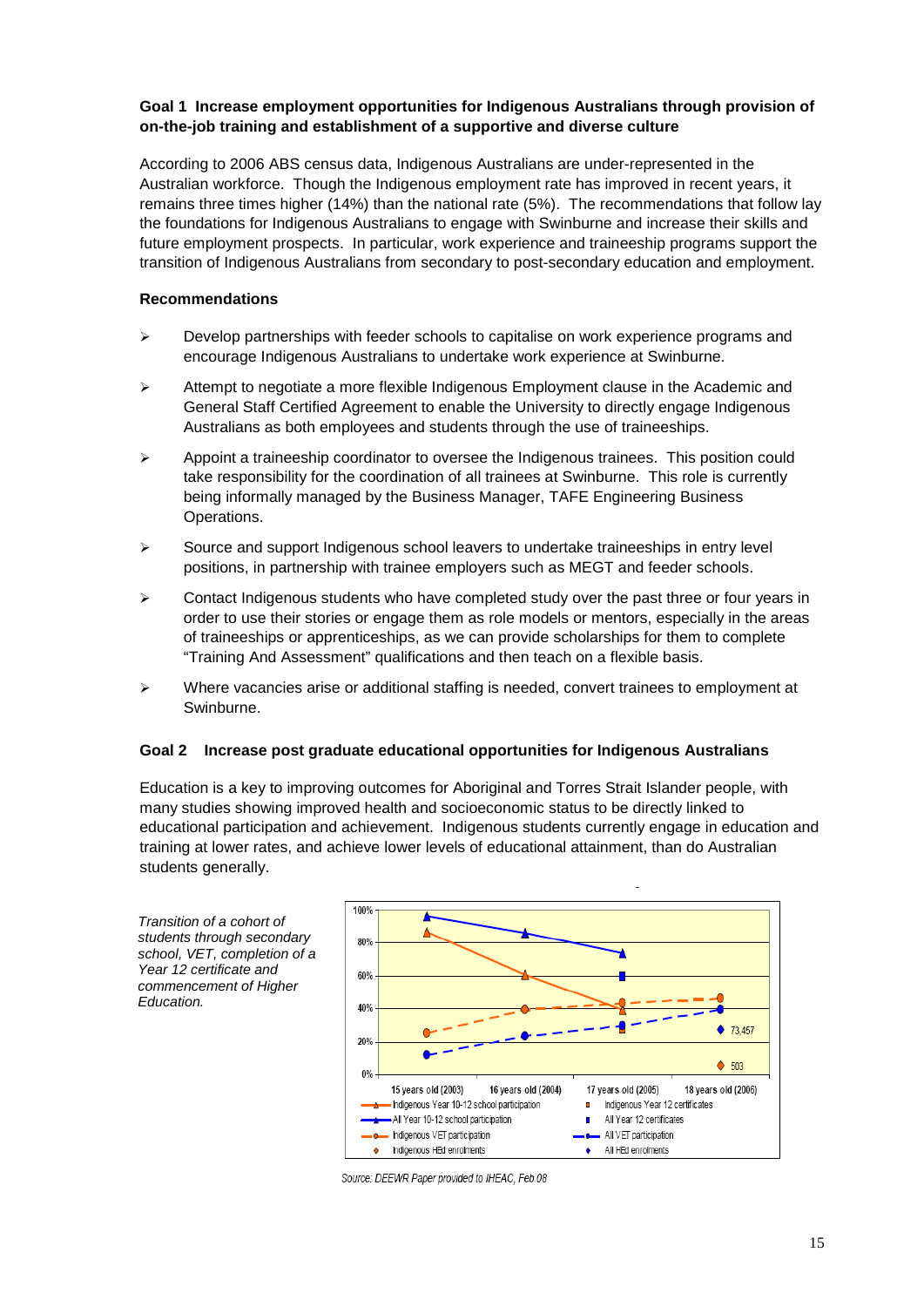A range of issues affect participation of Aboriginal and Torres Strait Islander peoples in education, particularly at post graduate levels, including: access to educational institutions; financial constraints; and community expectations. An academic scholarship scheme at Swinburne would support Indigenous Australians overcome some of these barriers and enable Indigenous Australians to undertake post graduate study. Current Indigenous students should be encouraged to apply. Further support and mentoring could be offered to enable scholarship holders to undertake sessional teaching and research work with a view to developing the necessary skills to undertake an academic career at Swinburne upon completion.

# **Recommendations**

- $\triangleright$  Implement a targeted academic scholarship scheme for Indigenous Australians undertaking post graduate qualifications.
- $\triangleright$  Encourage and enable scholarship holders to undertake sessional teaching and research work to build an academic skill base.
- Consider instituting an Indigenous Research Methodologies Master Class.

# **Goal 3 Increase Indigenous employees at Swinburne University**

Indigenous Australians are acutely under represented within the Victorian Higher Education workforce. The Indigenous Higher Education Advisory Council data suggests that while some positive gains have been made through the employment of Indigenous academics occupying teaching only roles, those engaged in research only and research and teaching positions are in decline since 2006.

While the employment of Indigenous Australians in academic roles, especially research only positions, is critical to Indigenous Australian participation in Australia's higher education sector, the employment of general staff is as important in attempts to create a critical mass of Indigenous Australians in the sector. The enhancement of employment opportunities for Indigenous Australians also has the potential to generate additional income insofar as increases in Indigenous staff numbers are likely to attract increases in Indigenous students to an institution.

Swinburne's aim is to increase the number of Indigenous employees to better reflect the population percentage of Victorian Indigenous Australians and hopefully support the establishment of a highly visible and vibrant Indigenous Australian presence on campus. The Australian Bureau of Statistics, 2006 estimates the Indigenous population to represent 0.6% of Victoria's total population.

To support this goal Swinburne must increase its reporting capabilities to address current challenges in the collection and reporting of accurate Indigenous employee data. A number of factors impede Swinburne's ability to capture and report meaningful Indigenous data including whether successful applicants and current staff identify as Indigenous Australians, system constraints and varied methods of engagement such as consultancies and traineeships.

#### **Recommendations**

 $\triangleright$  Utilise Office of Indigenous Education networks and knowledge of Indigenous communities to assist Human Resources to appoint an Indigenous Australian to oversee the key actions detailed in this strategy including Indigenous recruitment programs, the facilitation, coordination and establishment of Indigenous networks and the provision of advice on the expansion of Indigenous education initiatives.

**EXEC EXECT** Recruit an Indigenous academic to a relevant academic area.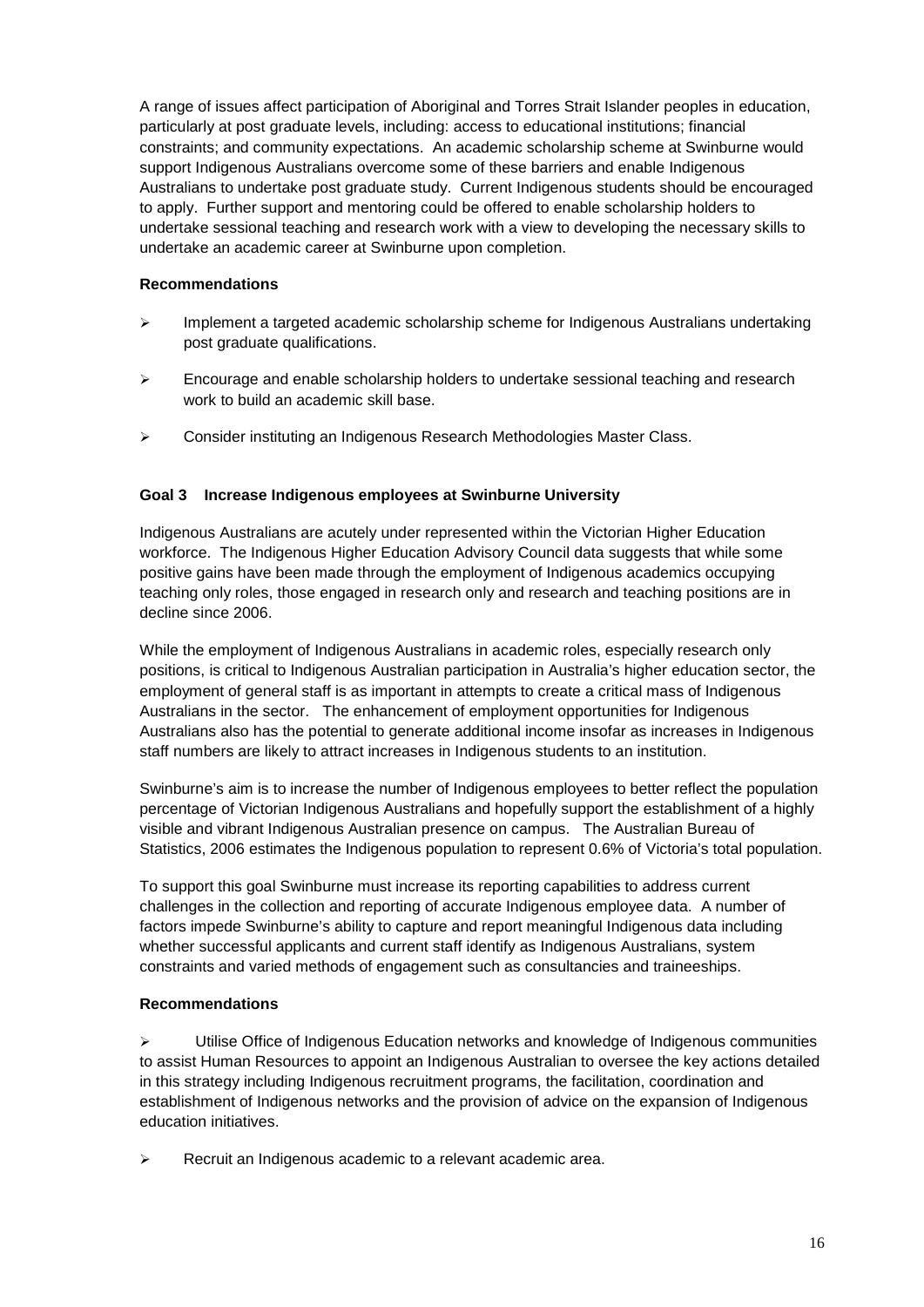- $\triangleright$  Engage Indigenous leaders and elders as adjunct appointments within a relevant academic area such as ISR.
- $\triangleright$  Review recruitment and appointment processes to collect indigenous data and remove any barriers to Indigenous applicants by introducing more flexible appointment processes. For example the lack of Indigenous representation on selection panels may deter Indigenous applicants.
- $\triangleright$  Define the indigenous field in the personal details form in Alesco to align with DEEWR reporting requirements.
- $\triangleright$  Adopt employment conditions that reflect and better accommodate the specific cultural needs of Indigenous employees such as the inclusion of cultural or extended family leave.
- $\triangleright$  In collaboration with educational leaders, identify areas of teaching and research where Indigenous Australian expertise can make the valuable contribution to the University.
- $\triangleright$  Establish a recruitment pool of Indigenous Australians including past students, secondary students from feeder schools and the Indigenous students currently receiving tuition at Swinburne (currently 130 students).
- Advertise all relevant positions in national Indigenous media (for example, the *Koori Mail*, *National Indigenous Times*), and through local and regional email distribution lists).
- $\triangleright$  Attempt to negotiate a more flexible Indigenous Employment clause in the Academic and General Staff Certified Agreement to better enable to University to engage Indigenous Australians as employees.
- $\triangleright$  Partner with peak Indigenous employers to develop a secondment program that sees Indigenous Australians supported in gaining tertiary work experience for up to 12 months.

# **Goal 4 Increase awareness of cross-cultural and Indigenous issues through diversity awareness training**

In the 2007 DEEWR Indigenous Education Statements, 25 of 39 Australian universities reported that they have an Indigenous member on the University Council or Senate, 30 out of 39 universities reported that they have an Indigenous advisory committee to advise senior management on Indigenous matters, and almost all universities report Indigenous representation on academic and management committees.

To maximise the opportunities to attract and retain Indigenous staff and students, Swinburne should consider having Indigenous representation in University governance to ensure cross-cultural and Indigenous issues are explored and addressed.

#### **Recommendations**

- $\triangleright$  Consider having Indigenous representation in University governance through the use of Cultural Chair (Professorial or Adjunct) appointments.
- $\geq$  Ensure all managers receive cross-cultural and Indigenous awareness training as part of compulsory diversity training.
- $\triangleright$  Review relevant HR policies to ensure that Swinburne's commitment to diversity and inclusive practices is explicit (for example, in the Appointments Policy).
- $\triangleright$  Review HR procedures to include flexibilities in recruitment, selection and appointment practices (for example, in the Recruitment Strategy).